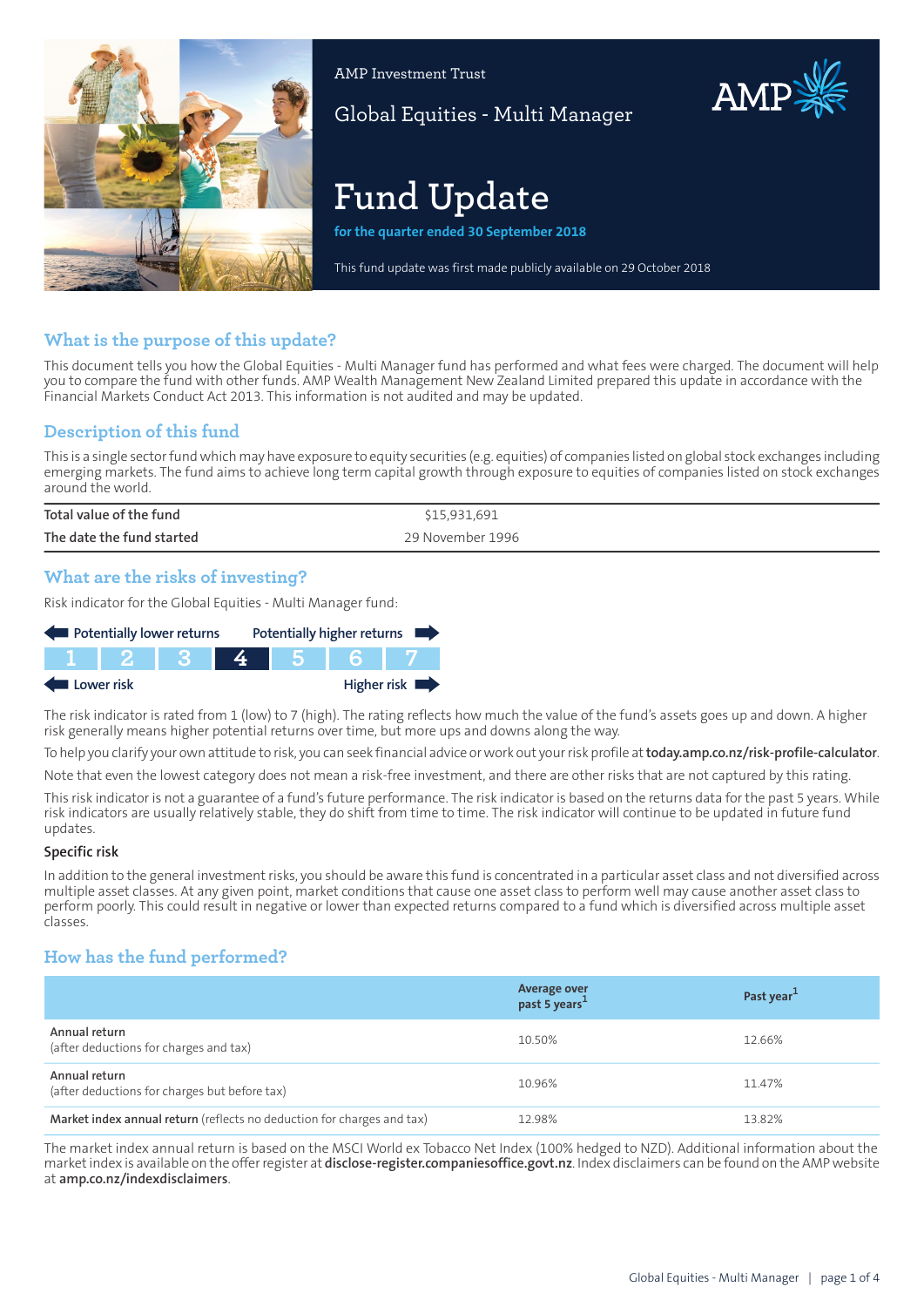#### **Annual return graph**



Annual Return

This shows the return after fund charges and tax for each of the last 10 years ending 31 March. The last bar shows the average annual return for the last 10 years, up to 30 September 2018.

**Important:** This does not tell you how the fund will perform in the future.

Returns in this update are after tax at the highest prescribed investor rate (PIR) of tax for an individual New Zealand resident. Your tax may be lower.

## **What fees are investors charged?**

Investors in the Global Equities - Multi Manager fund are charged fund charges. In the year to 31 March 2018 these were:

|                                             | % of net asset value                                                     |
|---------------------------------------------|--------------------------------------------------------------------------|
| Total fund charges <sup>2</sup>             | 2.31%                                                                    |
| Which are made up of -                      |                                                                          |
| Total management and administration charges | 2.31%                                                                    |
| Including -                                 |                                                                          |
| Manager's basic fee                         | 1.66%                                                                    |
| Other management and administration charges | 0.65%                                                                    |
| Total performance-based fees                | $0.00\%$                                                                 |
| <b>Other charges</b>                        | Dollar amount per investor or description<br>of how charge is calculated |
| NII                                         |                                                                          |

Investors may also be charged individual action fees for specific actions or decisions (for example, for withdrawing from or switching funds). See the 'fees and other charges' document on the entry relating to the offer of interests in the AMP Investment Trust maintained on the offer register (**[disclose-register.companiesoffice.govt.nz](https://disclose-register.companiesoffice.govt.nz/)**) for more information about those fees.

Small differences in fees and charges can have a big impact on your investment over the long term.

## **Example of how this applies to an investor**

Craig had \$10,000 in the fund at the start of the year and did not make any further contributions. At the end of the year, Craig received a return after fund charges were deducted of \$1,266.00 (that is 12.66% of his initial \$10,000). Craig also paid \$0.00 in other charges. This gives Craig a total return after tax of \$1,266.00 for the year.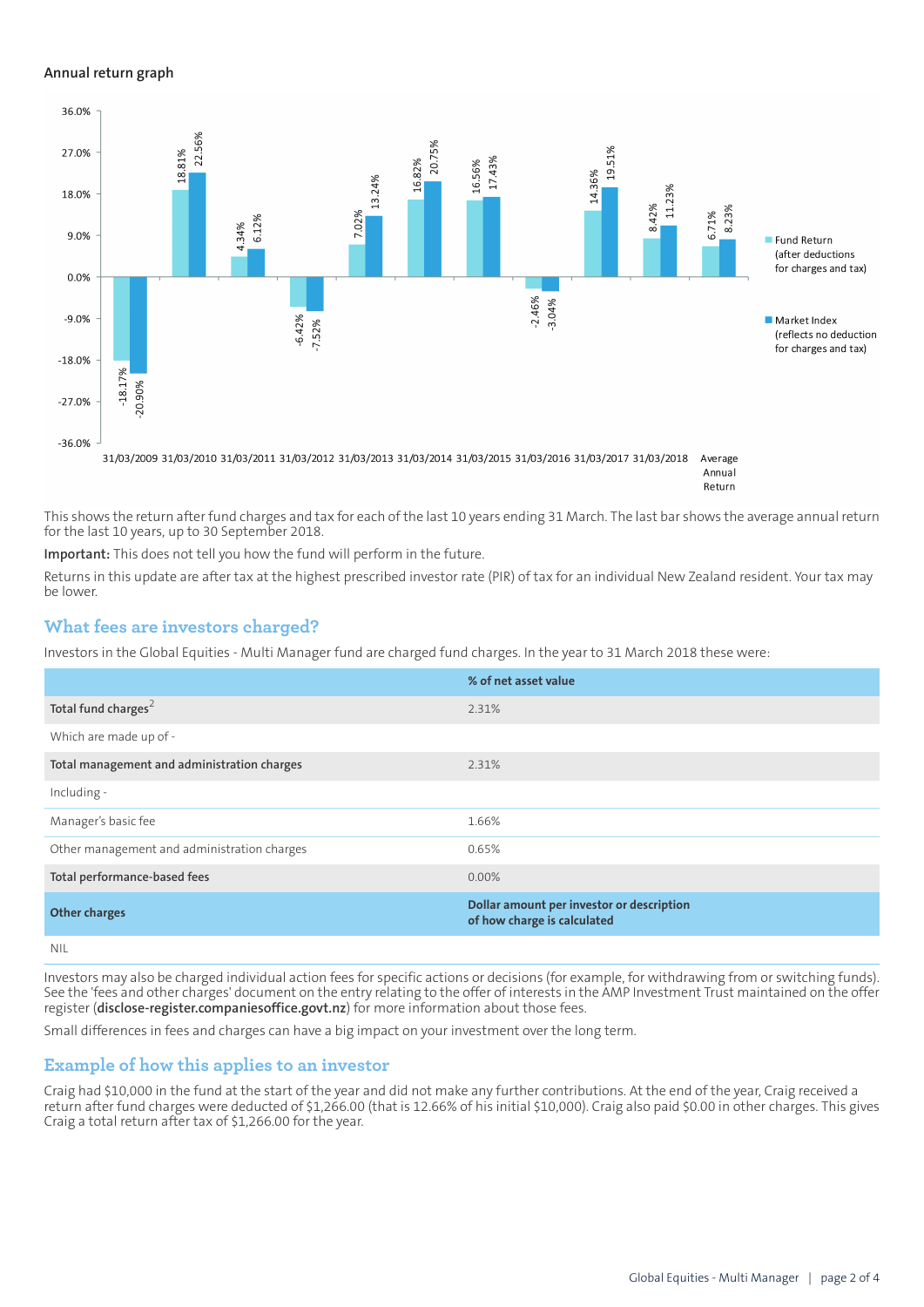## **What does the fund invest in?**

## **Actual investment mix<sup>3</sup>**

This shows the types of assets that the fund invests in.



#### **Target investment mix**

This shows the mix of assets that the fund generally intends to invest in.

| <b>Asset Type</b>            | <b>Allocation</b> |
|------------------------------|-------------------|
| Cash and cash equivalents    | 0.00%             |
| New Zealand fixed interest   | 0.00%             |
| International fixed interest | 0.00%             |
| Australasian equities        | 0.00%             |
| International equities       | 100.00%           |
| Listed property              | 0.00%             |
| Unlisted property            | 0.00%             |
| Commodities                  | 0.00%             |
| Other                        | $0.00\%$          |

## **Top 10 investments<sup>3</sup>**

|    | <b>Name</b>                                 | Percentage<br>of fund<br>net assets | <b>Asset Type</b>      | Country              | <b>Credit rating</b><br>(if applicable) |
|----|---------------------------------------------|-------------------------------------|------------------------|----------------------|-----------------------------------------|
| 1  | Orbis Global Equity LE Fund                 | 10.11%                              | International equities | Australia            | N/A                                     |
| 2  | Apple Inc                                   | 2.17%                               | International equities | United States        | N/A                                     |
| 3  | Microsoft Corp                              | 1.72%                               | International equities | United States        | N/A                                     |
| 4  | Henderson Global Equity Multi Strategy Fund | 1.66%                               | International equities | United States        | N/A                                     |
| 5  | Amazon.com Inc.                             | 1.62%                               | International equities | United States        | N/A                                     |
| 6  | Facebook Inc.                               | 0.85%                               | International equities | United States        | N/A                                     |
|    | Johnson & Johnson                           | 0.79%                               | International equities | <b>United States</b> | N/A                                     |
| 8  | JPMorgan Chase & Co                         | 0.77%                               | International equities | <b>United States</b> | N/A                                     |
| 9  | Alphabet Inc (Class C)                      | 0.73%                               | International equities | United States        | N/A                                     |
| 10 | Alphabet Inc (Class A)                      | 0.71%                               | International equities | United States        | N/A                                     |

The top 10 investments make up 21.13% of the fund.